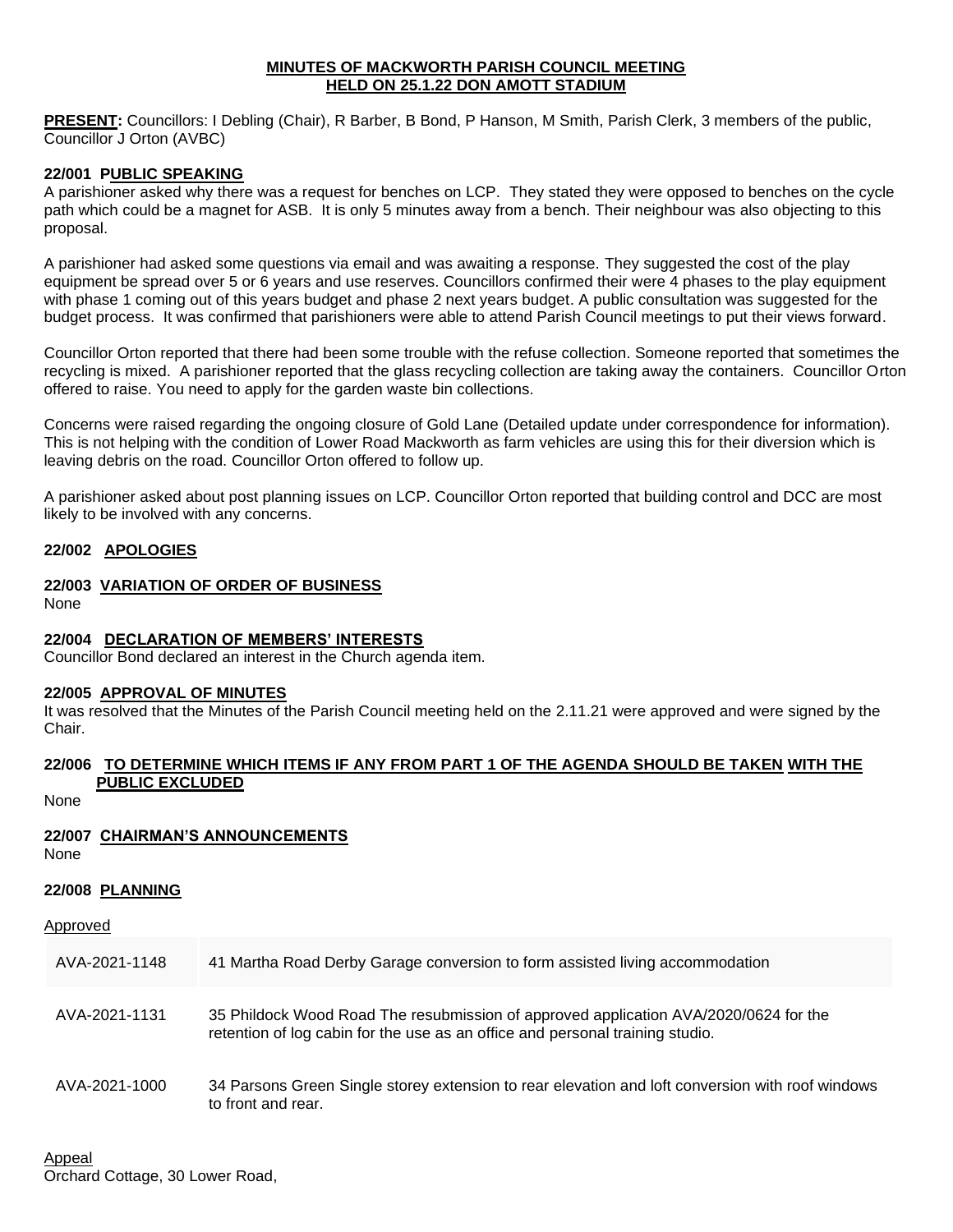## **22/009 PLAY EQUIPMENT/FENCING UPDATE LANGLEY COUNTRY PARK**

A date for a site meeting at LCP needs to be planned regarding the new play equipment. Clerk to put forward some convenient dates.

### **22/010 MACKWORTH CHURCH UPDATE**

Councillor Bond gave an update on the proposal for the future of the Church.

Last week we had a major Consultation Meeting with key Stakeholders after site visits at All Saints' Mackworth. A presentation was given by Thomasons, Structural Engineers and Buttress Architects. The presentation gave an overview of the damage that the church has suffered due to the fire which took place on 3rd December 2020. This included an overview of the history of the church, the emergency works that have been carried out immediately after the fire and the damage assessments that have taken place since. They then presented the options that have been considered for the reinstatement of the church and the strategy which has been agreed by the design team and presented to the PCC to which they are in agreement.

In summary, due to extensive damage it is proposed to take down and rebuild the nave arcade walls and the nave/chancel gable wall in new stone. The majority of the internal elevations of the external wall will be refaced/replaced with new stone. The roofs will be reinstated on a like-for-like basis (or as close as possible) allowing for the inclusion of roof insulation. Conservation repairs will be appropriate for parts of the north and south walls of the chancel where damage is limited. The external elevations have not been significantly affected by the fire. **(See plan of All Saints' Church Repair Strategy)** G Dawes from Thomasons said that the church will look different with clean and sharp internal walls on completion. It is planned to put in the Faculty Application and prepare tenders for contractors in late April/May, appoint Contractor for rebuild in July and start rebuild in August. Taking 12 to 18 months to complete. Internal reordering will then take place. Comment was made that this timetable was optimistic and could slip.

The plan for All Saints rebuild is to be as near to carbon neutral as possible: the roof will be insulated, and there is the opportunity to put in a 'responsible heating system although costs will need to be reviewed', eg underfloor heating, solar panels, heat pumps.

#### **22/011 BENCHES. LCP CYCLE TRACK**

It was agreed to put on hold.

## **22/012 GRIT SUPPLY AVBC**

Grit bin Jarveys Lane No GB1732 – Parish Councils responsibility and DCC had been asked to fill

Grit bin Church Lane No 86555. – AVBC had been asked to replace and refill

Grit bin entrance to Langley Country Park – Message from RMGUK. No one seems to know who put it there but it was likely someone from the building side. The management company is not responsible for the roads and therefore gritting it but it seems silly to remove it and so we can arrange for new grit to be put in. I have copied my colleague in to the email as she is looking after the development but I am still here and can help with the history and other issues that crop up and will let you know as to progress on handover as I hear of it.

## **22/013 SCHOOL BUS STOPPING ON RADBOURNE LANE**

Concerns had been raised regarding the school bus stopping on Radbourne Lane rather than LCP and the dangers posed to the children. This has been followed up several times with DCC, Councillor Taylor, bus company and the school and no further action had been forthcoming, since the stop was moved further up Radbourne Lane.

#### **22/014 PHASE 2 RESIDENTIAL DEVELOPMENT ON RADBOURNE LANE COMMENCEMENT**

It was estimated that this could be another year on.

#### **22/015 BUDGET/PRECEPT 2022/2023**

The draft budget had been circulated and was accepted. It was resolved to increase the precept to £29347 which should be at no cost to parishioners following information from AVBC due to the increased number of houses contributing.

#### **22/016 CLERK'S REPORT**

Nothing to report

## **22/017 CORRESPONDENCE FOR ACTION**

None

## **22/018 ACCOUNTS**

Monthly accounts circulated